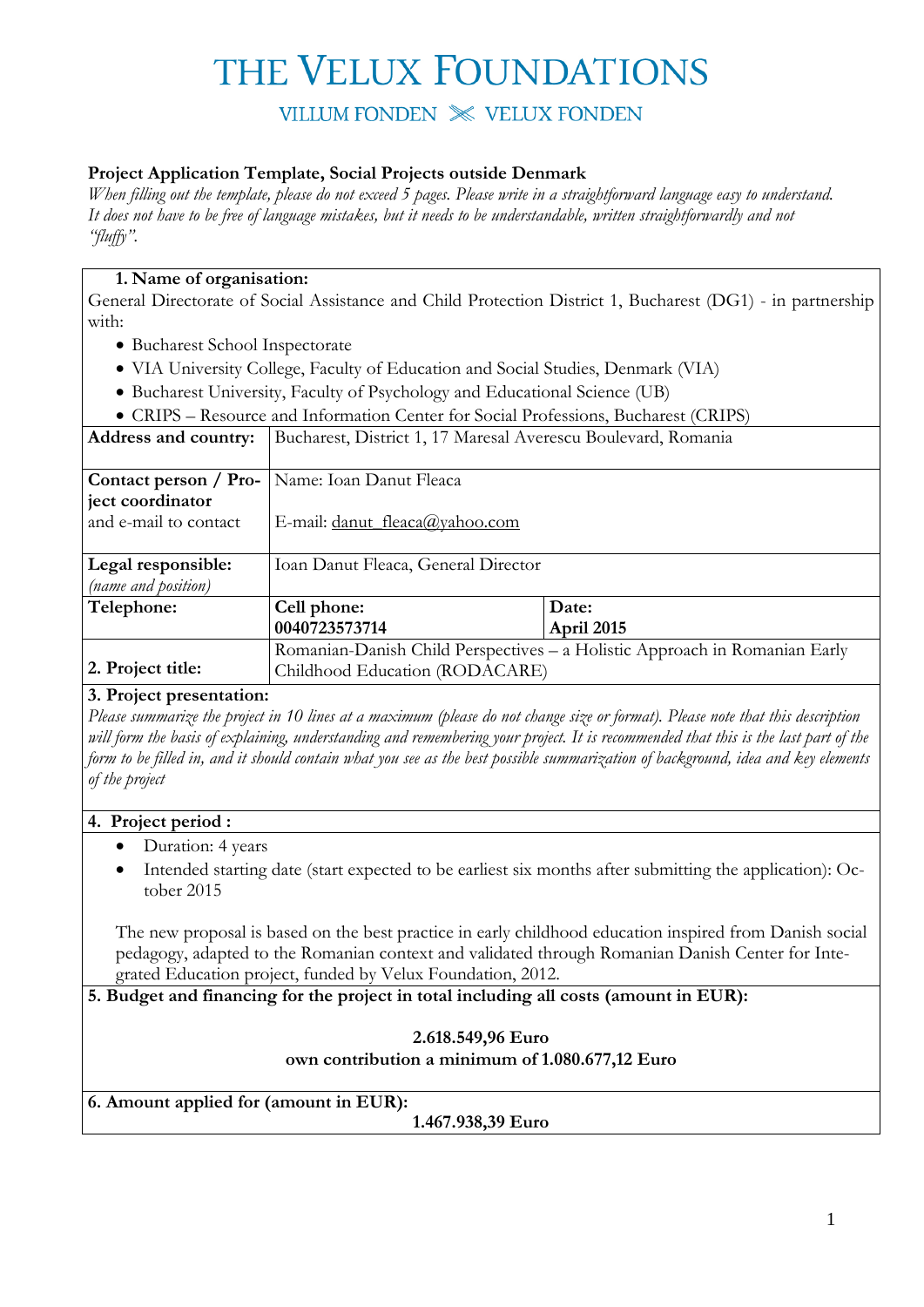VILLUM FONDEN  $\gg$  VELUX FONDEN

| 7. Applying         | The General Directorate of Social Assistance and Child Protection District 1(DG1) is a public insti-                                                                                               |
|---------------------|----------------------------------------------------------------------------------------------------------------------------------------------------------------------------------------------------|
| organisation,       | tution subordinated to Local Council District 1 of Bucharest, with juridical personality, formed by                                                                                                |
| $\frac{1}{2}$ page: | the union of Public Social Assistance Service and Public Specialized Child Protection Service from                                                                                                 |
|                     | District 1, and with an annual budget of 25.219.350 euro and a total staff of 1.790 employees.                                                                                                     |
|                     | The mission of DG1 is to offer a wide range of social assistance services to the District 1 commu-                                                                                                 |
|                     | nity which respond to identified needs for different groups of vulnerable citizens, included the op-                                                                                               |
|                     | eration of all early childhood institutions (0-3 years), residence homes and foster care for children                                                                                              |
|                     | and youngster (0-18 years), and a number of specialized social institutions. Since 2001, DG1 has                                                                                                   |
|                     | been responsible for implementation of a large number of externally funded development projects,                                                                                                   |
|                     | always in close cooperation with relevant national authorities, and with direct references to national                                                                                             |
|                     | and European strategies. Where possible, DG1 always strives for obtaining professional inspiration                                                                                                 |
|                     | from countries with advanced welfare performance, such as Denmark. Many new social initiatives                                                                                                     |
|                     | have been developed and implemented by DG1, with support from ministerial agents, and dissemi-                                                                                                     |
|                     | nated as innovative new standards to other parts of Romania.                                                                                                                                       |
|                     | DG1 has itself implemented 12 large-scale projects co-funded by the European Social Fund (4+                                                                                                       |
|                     | million euro), 3 projects co-funded by national funds (300.000 euro) and one project co-funded by                                                                                                  |
|                     | the Velux Foundations. DG1 has been partner in several transnational projects, among these 3 ex-                                                                                                   |
|                     | tensive projects related to child and youth protection promoted by the Italian Amici dei Bambini                                                                                                   |
|                     | Association. Since 2001, all projects have been addressing development needs in the area of child                                                                                                  |
|                     | protection, services for disabled people and seniors, drugs and abuse prevention, support to single                                                                                                |
|                     | mothers and to other vulnerable groups of citizens. The RODACARE project will be implemented                                                                                                       |
|                     | by DG1 in very close cooperation with Bucharest School Inspectorate, as one objective is to facili-                                                                                                |
|                     | tate the vulnerable children's transition between nurseries and the kindergartens. In Romania the                                                                                                  |
|                     | nurseries are coordinated by the DGs, and the kindergartens are under the Inspectorate's jurisdic-                                                                                                 |
|                     | tion. Both DG1 and Bucharest School Inspectorate have solid experience in operating large-scale<br>development projects, and together they act as main operators for the Ministry of Education and |
|                     | other ministries in piloting new national and regional strategies in the area of early childhood educa-                                                                                            |
|                     | tion. DG1 is the main applicant and project manager. The expertise in the field of social pedagogy                                                                                                 |
|                     | and early childhood education will be assured by the consortium formed by University of Bucharest                                                                                                  |
|                     | (UB) and VIA University College (VIA) from Denmark. The 2 universities are running a very                                                                                                          |
|                     | unique reciprocal double degree program in social pedagogy and they have been cooperating in                                                                                                       |
|                     | several joint projects in the area of early childhood and vulnerable groups. The technical payments                                                                                                |
|                     | of supplementary salaries (scholarships) for the staff involved in training will be operated via the                                                                                               |
|                     | non-profit association CRIPSS, member of the DG1 network of social partners located in the head                                                                                                    |
|                     | quarter of DG1.                                                                                                                                                                                    |
|                     | The management team of the project will be composed from the project manager and assistant                                                                                                         |
|                     | manager (DG1) and one training coordinator (VIA). The Danish and Romanian trainers teamwork                                                                                                        |
|                     | will assure the adaptation and implementation of the Danish expertise to the real needs and condi-                                                                                                 |
|                     | tions of the Romanian context for a change with a positive impact on child development. The se-                                                                                                    |
|                     | lected project manager will have strong expertise and experience in managing minimum 3 externally                                                                                                  |
|                     | funded projects. The training coordinator will be very experienced in early educational programs                                                                                                   |
|                     | design and change management. The management team will be assisted by administrative staff.                                                                                                        |
| 8. Country          | The project takes place in Bucharest, District 1, Romania. Bucharest is the Capital municipality and                                                                                               |
| and area / city     | the cultural, industrial, and financial centre of Romania. It is the largest city in Romania, located in                                                                                           |
| of project:         | the South-East of the country and divided into six districts disposed radially so that each one has                                                                                                |
|                     | under its administration a certain area of the City centre.                                                                                                                                        |
|                     | The area of intervention of the project is at District 1 level. The total capacity of places in nurseries                                                                                          |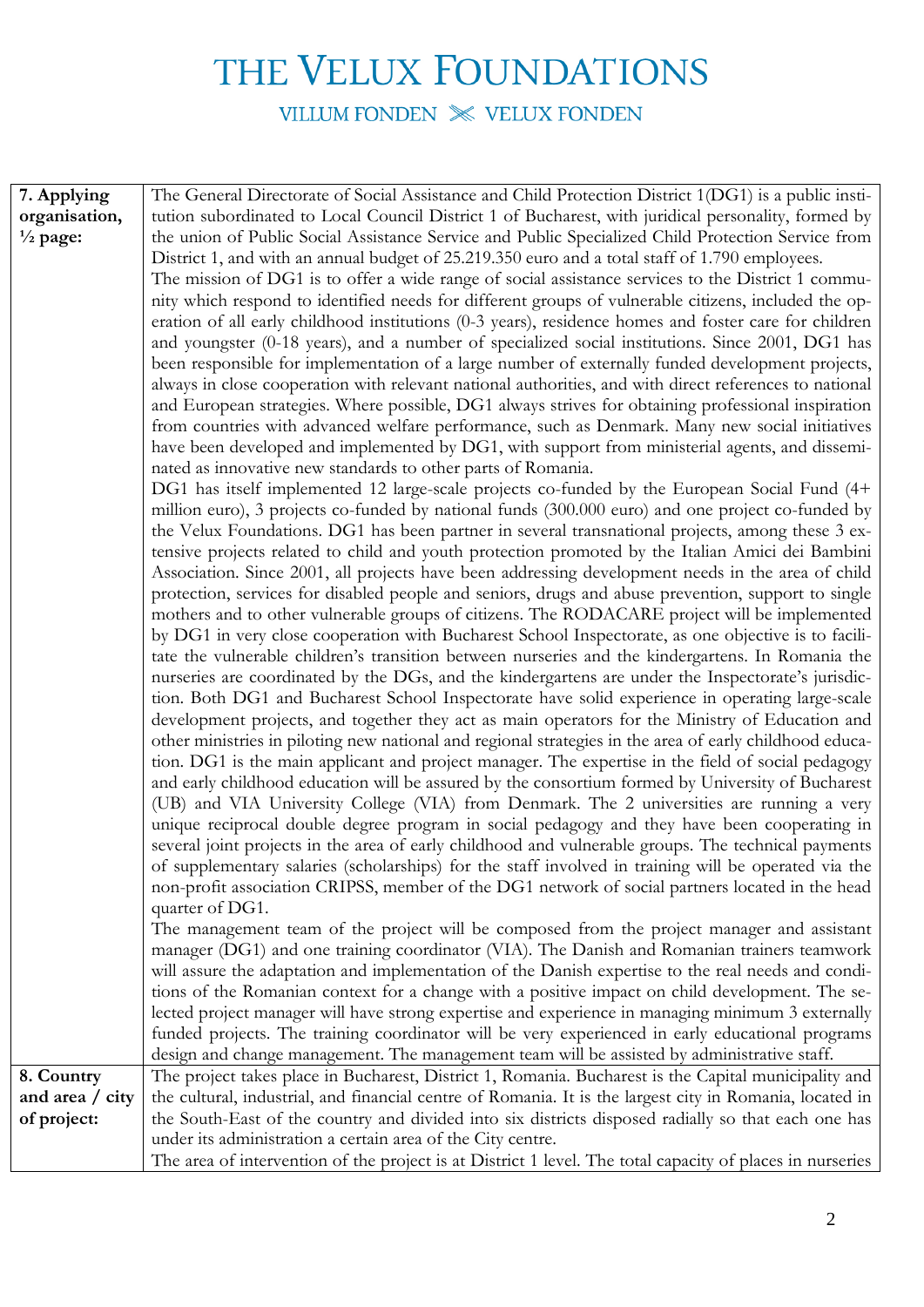VILLUM FONDEN  $\mathbb{X}$  VELUX FONDEN

|                                                           | in District 1 is 470 places for children in 4 nurseries (Rodacie included as the fourth) for a popula-<br>tion of 230.000 inhabitants. Statistically this means that less than 3 in 100 children between 0 and 3<br>years attend a formal ante-preschool educational programme (source: 2014 European Union Re- |
|-----------------------------------------------------------|-----------------------------------------------------------------------------------------------------------------------------------------------------------------------------------------------------------------------------------------------------------------------------------------------------------------|
|                                                           | port: Investment in Children, Romania Country Report). The number of kindergartens in District 1<br>is higher than the nurseries: 20 kindergartens with a capacity of 6.350 children (source: Press Com-                                                                                                        |
|                                                           | municate, District 1 City Hall, 2014). All the 3 nurseries (not the Rodacie nursery), and the 6 select-<br>ed kindergartens located in close proximity of the nurseries, are targeted in the RODACARE pro-                                                                                                      |
|                                                           | ject through an institutional partnership between DG1 and Bucharest School Inspectorate.                                                                                                                                                                                                                        |
| 9. Problem                                                | In Romania, the public nursery system for children aged 0 to 3-4 years is operated with many simi-                                                                                                                                                                                                              |
| presentation<br>$\left(\frac{1}{2} \text{ page}\right)$ : | larities to the nurseries in the 1950's in, for example, Denmark. The consequence is a system that is<br>not able to offer the single child sufficient stimulation, personal development and preparation for                                                                                                    |
|                                                           | life in broad scale. The Romanian nurseries are focusing on medical and sanitary care with a limited                                                                                                                                                                                                            |
|                                                           | consideration of educational aspects and very limited stimulation of the small child's development                                                                                                                                                                                                              |
|                                                           | needs. The main staffs, managers included, are nurses, doctors, health specialists and medical assis-                                                                                                                                                                                                           |
|                                                           | tants. The children are protected like small patients, with fever checking every morning, medical                                                                                                                                                                                                               |
|                                                           | observations, with a strong focus on health and nutrition, protection and safety. The overall aim is                                                                                                                                                                                                            |
|                                                           | to ensure that the children are in a physically good condition. Often the nurseries are designed like<br>clinical and hospital-like environments with artificial and uncreative outdoor facilities, and not as an                                                                                               |
|                                                           | educational framework with creative, 'warm' and home-like environments and recreative outdoor                                                                                                                                                                                                                   |
|                                                           | facilities for the small children. The existing nursery system is still performing without a coherent                                                                                                                                                                                                           |
|                                                           | legislation regarding the educational aspects targeting children between 0 and 3 years, and as a con-                                                                                                                                                                                                           |
|                                                           | sequence most nurseries are developed without a systematic and consistent curricular planning and                                                                                                                                                                                                               |
|                                                           | structure, and without a clear educational and learning approach. Aspects like psychological care,                                                                                                                                                                                                              |
|                                                           | emotional and cognitive stimulation, creativity and motoric development are often absent in the                                                                                                                                                                                                                 |
|                                                           | daily routines. All in all the reality is that 50 years of reforms of the nursery systems in Western Eu-<br>ropean countries have not been seriously reflected in Romanian practise during and after the com-                                                                                                   |
|                                                           | munist period.                                                                                                                                                                                                                                                                                                  |
|                                                           | There are many reasons for the lack of innovation toward a modernization of the educational sys-                                                                                                                                                                                                                |
|                                                           | tem. First of all the absence of an integrated, coherent policy and legislation in the early education                                                                                                                                                                                                          |
|                                                           | field for children between 0 and 6 years. Childcare and early educational services for infants and                                                                                                                                                                                                              |
|                                                           | preschool children are still scattered among various governmental and decentralized actors, in re-                                                                                                                                                                                                              |
|                                                           | gard to their organization, functioning and financing. This has led to a lack of homogenous, clear-                                                                                                                                                                                                             |
|                                                           | cut educational, cognitive and developmental standards (source: 2014 European Union Report:<br>Investment in children, Romania Country Report). Secondly a lack of appropriately trained staff                                                                                                                  |
|                                                           | and change of paradigm from medical to educational principles. The medical staff needs training in                                                                                                                                                                                                              |
|                                                           | educational methodologies and there should be more and well-educated early childhood educators.                                                                                                                                                                                                                 |
|                                                           | More studies made by UNICEF (2002, 2006) show that a large percentage of the nursery personnel                                                                                                                                                                                                                  |
|                                                           | is classified in the category of primary caretakers (nurses) lacking professional educational qualifica-                                                                                                                                                                                                        |
|                                                           | tions. On the level of governmental policies, there are no courses of action regarding the training of                                                                                                                                                                                                          |
|                                                           | educators in the early education field, especially for the group of educators working with children                                                                                                                                                                                                             |
|                                                           | between 0 and 3 years.<br>Beside of this general deadlock, where initiatives for improvements rarely will be taken by the med-                                                                                                                                                                                  |
|                                                           | ical staff itself and national initiatives are modest, it is a fact in public Romanian nurseries that the                                                                                                                                                                                                       |
|                                                           | majority of children live in socially disadvantaged families. So the poor families and their children                                                                                                                                                                                                           |
|                                                           | are those who are affected mostly by the low educational quality of the nurseries. Compared with                                                                                                                                                                                                                |
|                                                           | many European countries where the composition of children in nurseries reflects the social pano-                                                                                                                                                                                                                |
|                                                           | rama, in Romania the children in nurseries come from vulnerable families. 87% of all families with                                                                                                                                                                                                              |
|                                                           | children enrolled in nurseries in District 1 have less than 250 euro per month as income. For almost                                                                                                                                                                                                            |
|                                                           | 90% of the families the enrollment of the children in nurseries is a condition for being possible to                                                                                                                                                                                                            |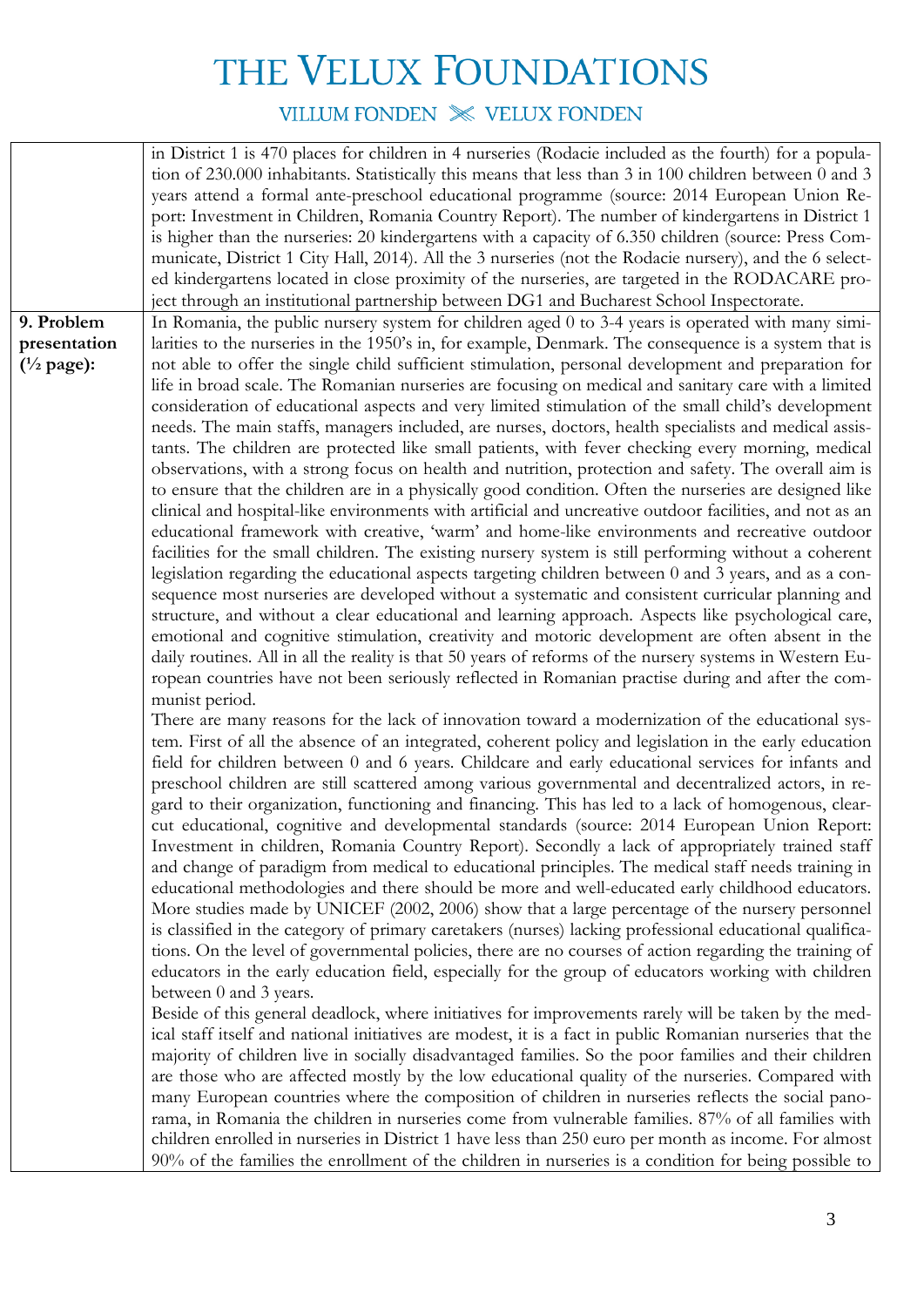VILLUM FONDEN  $\mathbb{X}$  VELUX FONDEN

| keep the job. App. 26% of the families are either mono-parental, the parents have left abroad for        |
|----------------------------------------------------------------------------------------------------------|
| working or a family member has a disability (source: DG1 internal research, December 2014). On           |
| this background nurseries have to be seen as a basic part of the social protection system. Many in-      |
| ternational surveys indicate that small children who are fostered in families with low human or so-      |
| cial resources and support are in risk of becoming unstimulated in many development areas with           |
| significant risks of cognitive, mental, social or motoric problems later in life. If the parents are not |
| fully able to establish solid attachment relations to their small children, it is even more important    |
| that the nurseries are professionally capable of taking this educational responsibility.                 |
|                                                                                                          |

In addition to the urgent need of reforming the nursery system itself, the bridge from nursery to kindergarten - difficult for many socially disadvantaged children – together with the general needs of educational innovation in the Romanian kindergartens should be considered as one holistic process toward quality improvements for the children in the pre-schooling age of 0 to 6 years. In Romania the nurseries' focus on health and the kindergartens' strict focus on cognitive learning and school readiness represent a bad mixture for children coming from socially disadvantaged families. The reform of nurseries has to be followed by implementation of new educational methodologies in the kindergartens, and most important to target this changing process to the kindergartens that receive the highest number of socially disadvantaged children – both children leaving from nurseries or from the families.

The partnership between DG1, Bucharest University and VIA University College has proved that the target group of socially disadvantaged children from the successful Danish-inspired nursery Rodacie, co-funded by Velux Foundations, have met serious difficulties when leaving the nursery for public kindergartens. To introduce Danish pedagogy in Romania has demonstrated significant and very recognized improvements of the small children's well-being and personal development, but at the same time it has revealed the weaknesses and limitations of the existing kindergartens. The partnership intends to build on the findings and results from the Rodacie project by adapting these results to all nurseries in the district and to six kindergartens that are identified as located in the poorest areas of the district.

As a conclusion, the RODACARE project addresses the specific needs of nurseries at sectorial level, as part of the reforming of early education childhood education in Romania, by developing new *educational* approaches, expressed through new attitudes and behaviors towards the child, new values, new perspectives upon the child and family, more friendly educational environments, and a more flexible cooperation and cohesion between the nurseries and the kindergartens. The key factors of the project success are related to:

- The partnership between the two main bodies: DG1 and the School Inspectorate, responsible for the nurseries and kindergartens, in a common development project.
- The model of Danish early childhood education and social pedagogy, as a system that has proved its worth in promoting long-term socially sustainability for more than 100 years.
- The Rodacie experience as a Danish-Romanian successful model in public education and childcare applied in a pilot nursery with 30 children.
- The real development perspective of the early childhood standards at both *sectorial* (all nurseries in one district of Bucharest), *institutional* (DG1 and School Inspectorate) and *policy level* (UB).

| 10. Activities       | Target groups and institutions:                                                                |
|----------------------|------------------------------------------------------------------------------------------------|
| of the project,      | • Children (and parents) enrolled during the project period in the St Andrei, Jiului and Vran- |
| $1\frac{1}{2}$ page: | cei nurseries, with a special attention on (the high percentage of) children coming from fam-  |
|                      | ilies with low social, economic and cultural resources. The nurseries' intake of children is   |
|                      | 120, 170 and 180 - a total of 470 children in 2015.                                            |
|                      | Children (and parents) enrolled during the project period in the kindergartens No. 28, No.     |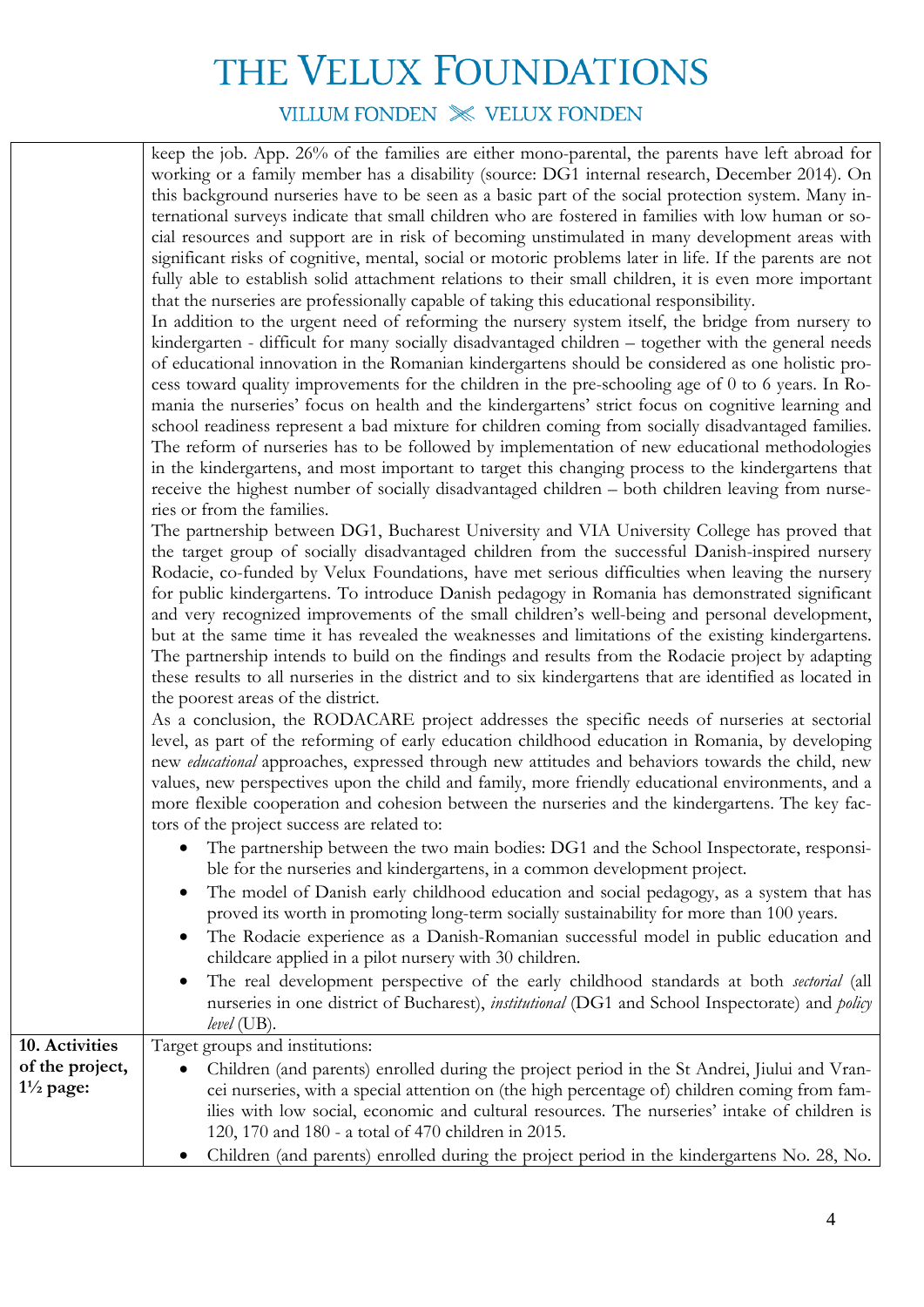## VILLUM FONDEN X VELUX FONDEN

42, No. 44, No. 177, No. 248 and No. 252 with a special attention on children coming from families with low social resources. The kindergartens' intake of children is 220, 191, 299, 109, 41, 209 and 287 - a total of 1356 children in 2015.

- All staff groups at the target institutions (management, educators, health staff, kitchen, etc.), 165 staff from nurseries and 163 staff from the kindergartens, a total of app. 328 persons.
- Physical and creative environments with focus on indoor design, room structure, furniture, toys, materials, colors and on outdoor facilities like playground will be designed and realized for all 9 institutions.

The project activity overview and the project organisation are considered as one consistent system. The project is targeting two sector areas – nurseries and kindergartens – as two independent tracks in a combined and integrated development process (the timeframe of activities is attached as a Gantt-scheme).

### **1. Project Management:**

The management unit will consist of a project manager, assistant manager and training coordinator. Beside the overall planning, operations and progressions in the project in accordance with the contractual obligations given by the Velux Foundations, the management team will set up:

- The intervention strategies based on the analyzed needs, and selection of educational and methodological topics targeting specific development needs for nurseries and kindergartens.
- The success indicators and milestones, monitoring and impact evaluation methodologies.
- The methodological framework of implementing the new educational standards in early education system.
- Monitoring and reporting procedures

An Advisory Board consisting of the management unit, the nursery and kindergarten managers, top representatives from DG1, VIA, UB and the School Inspectorate, and parents' representatives will meet each six month in form of mini-conferences for ensuring consistency and good practice in the project implementation related to the following dimensions:

- Monitoring and quality assurance of all activities, thematic interventions and development strategies.
- Recommendation of improvements and adjustments.
- Dissemination procedures and policy-making actions/interventions.

The result of the meetings at the Advisory Board level is to make use of the existing resources, institutions and legislation, while continuing to develop and improve systematically an integrated and coherent approach in early childhood education.

### **2. Designing the holistic approach in early childhood education (RODACARE model) at sectorial level:**

A. Planning and execution of the renovation, re-design and re-thinking of the indoor and outdoor facilities with the purpose to create physical frameworks and environments that are suitable for adapting the educational aims and activities from Danish pedagogy. The *nurseries* renovation and redesign processes are part of the DG1 investment.. How we can make best use of the environment for the child development will be the main reflection question. Establishing of expertise subgroup (VIA and UB) will be responsible for the analysis, plans and operations.

B. Development of training and competence development programmes for staff groups in the nurseries and kindergartens. Establishing of expertise subgroups (VIA and UB). The training components, the methodological kit and the evaluation procedures will be specially designed for each of the individual target groups – managers, educators, medical staff and other groups – and for the training of all groups together. Training will be executed both on cross- and single-institutional lev-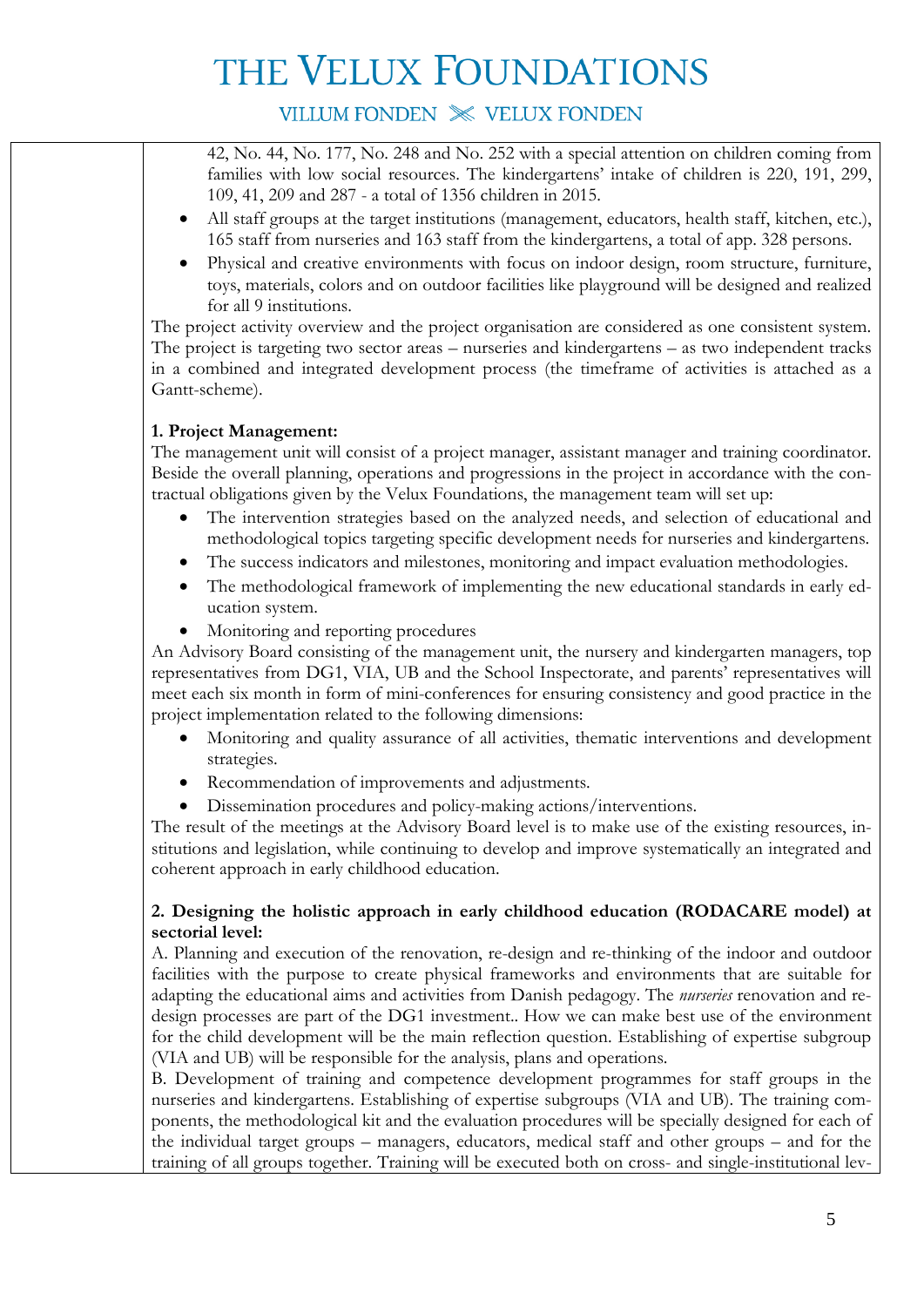## VILLUM FONDEN X VELUX FONDEN

el. The initial step will be to train and motivate the managing staff for a short and long term institutionalization of the educational progress.The Danish experts will train the peer Romanian experts with the purpose to ensure the project's sustainability and local ownership during and after the completion of the project. The transfer of knowledge from Danish to Romanian experts is a key factor in maintaining the educational improvements with a long term impact.

C. Execution of initial training of staff in Danish inspired methodologies.

D. Study visits to Denmark: Key persons from nurseries, kindergartens, DG1, the School Inspectorate and the Romanian experts will use joint study visits to Denmark for clarifying their common understanding of Danish early childhood pedagogy in practice. The study visit agendas will consist of a mix of full-day visits to peer institutions, introductions by a broad scale of relevant Danish sector representatives and follow-up production meetings.

### **3. Implementation of the holistic approach in early childhood education (RODACARE model) at sectorial level:**

The most essential process in the project will be to ensure that the new methodologies, professional behaviors and human values are taken into real and deep possession on short and long term by the professional staff groups individually and as institutional groups. Experiences from numerous similar transfer projects demonstrate that this is the most critical aspect if the project shall bring sustainable improvements and innovation of systems that are based on many years of local traditions. The educational solutions *have* to be specially and intelligently designed for the Romanian society and not just a mechanical transfer of a Danish system. Therefore the project will invest considerable resources in the post-training stages:

A. Provision of concrete educational activities based on child perspectives.

B. Active involvement of the parents in the educational activities.

C. Observation and follow-up activities for ensuring maximum implementation of training inputs through peer training realized by the Rodacie staff under the coordination of the experts and trainers. The main objective is to assure that the new values (integration, child perspective, embodiment, etc.) are integrated in a reflective performance in the everyday life in the institutions.

### **4. Monitoring and impact evaluation on children development:**

- A. Elaboration of Good Practise Handbook for the educational institutions' managers, and based on RODACARE model of early education and change management.
- B. Impact on national, regional and local policy-making.

### **5. Dissemination:**

|                            | A. Initial, Midterm and Final Conferences with participation of project staff, involved educa-         |  |  |  |  |
|----------------------------|--------------------------------------------------------------------------------------------------------|--|--|--|--|
|                            | tors and managers from 9 institutions, parents, together with representatives from other               |  |  |  |  |
|                            | DGs and School Inspectorates from different counties of Romania, press media and VIPs                  |  |  |  |  |
|                            | from relevant ministries and social authorities. The project will have a web site and dissemi-         |  |  |  |  |
|                            | nation materials will be elaborated.                                                                   |  |  |  |  |
| 11. Expected               | In short the project's overall milestones will be to:                                                  |  |  |  |  |
| outcome and                | 1. Develop a new coherent and sustainable educational model in all three existing nurseries in         |  |  |  |  |
| impact from                | District 1 with the <i>measurable</i> result that children in social risk are improving personal com-  |  |  |  |  |
| the project, $\frac{1}{2}$ | petences and life perspectives in broad scale. Such a milestone requires a longitudinal per-           |  |  |  |  |
| page:                      | spective and continuous data collection in order to document the development of children               |  |  |  |  |
|                            | on a longer term. UB and VIA will carry on observation, data collection and analysis using             |  |  |  |  |
|                            | scientific tools and methodologies.                                                                    |  |  |  |  |
|                            | 2. Improve the access to the kindergartens located in socially disadvantaged areas in District 1,      |  |  |  |  |
|                            | with the <i>measurable</i> result that the access from nursery to kindergarten for children at risk is |  |  |  |  |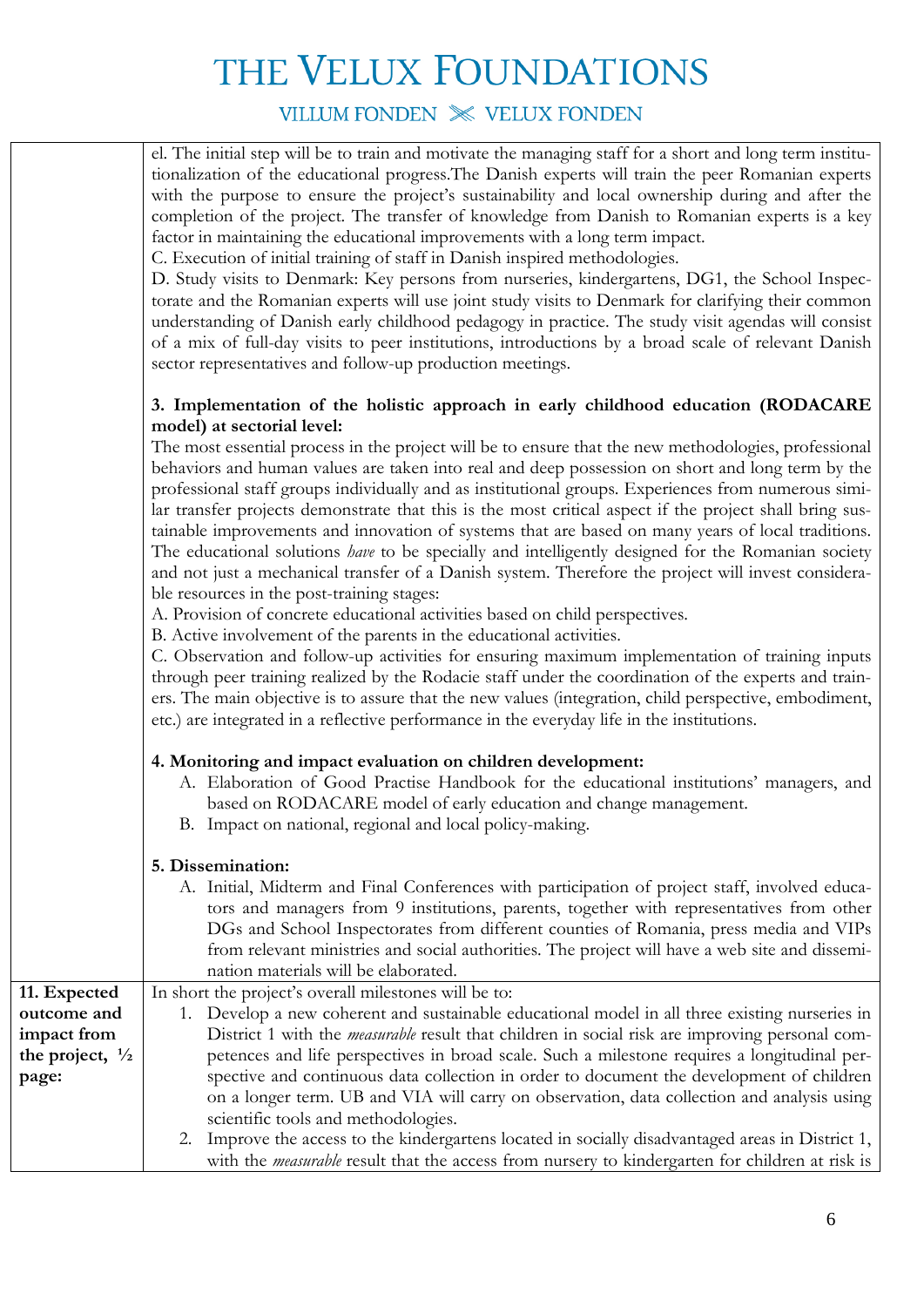VILLUM FONDEN X VELUX FONDEN

considerably improved and that a vertical consistency in the early childhood education system 0 to 6 years is demonstrated. Specific indicators on access, enrollment, participation and school readiness will be used. DG1 will set up a data base to track the children enrolled in nurseries and further on in kindergartens and schools.

3. Extend the results to key stakeholders to positively influence on regional and national policy-making in integrated early education based on the power of example from District 1. Another project initiated by the UB in partnership with VIA University College focuses on systematic influence at the policy level: RODAWELL, the Romanian Danish Center for Children Wellbeing is intending to become an experimental and innovative intervention and training provider in the field of education for primary level and kindergartens children aged 4 to 11 years.

Detailed indicators, success criteria and evaluation methods for level 2. and 3. will be defined between the partners in the initial stage of the project. The main stakeholders will be parents and educators, but the children themselves will be actively included in the evaluations. It is expected that a minimum of 80 % of the children in the nurseries demonstrate (1) significantly higher social, emotional, creative, motoric and cognitive development level in comparison with the mainstream nurseries, based on the medical model (the whole process of training and staff development will be evidence-based, involving systematic observation on children development, adult-children interactions, group dynamics, emotional wellbeing of staff, parents and children.), and (2) significantly improved access from nursery to kindergarten for the children involved. Both indicators reflect the need to focus more on disadvantaged children. For example, the World Bank report *Toward an equal start: closing the early learning gap for Roma children in Eastern Europe* (2012, page 12) shows that enrollment rate of 3-6 years old Roma children is much lower than majority children: only 37% Roma children are attending kindergarten, compared to 77% of the majority population. Within the project we intend to have a minimum of 60% of children rate of enrollment to kindergarten.

The established partnership between DG1, UB and VIA believes strongly in the Danish-Romanian educational model that has been successfully demonstrated as a pilot project in the Rodacie nursery. We have noticed the extensive curiosity among parents in Bucharest to get their children in the new public nursery. We have noticed the respect and interest for the new model among Romanian policy-makers, politicians, educational experts and mass media. And as the most important part of everything, we have noticed how children, staff and parents are being satisfied with the new Rodacie nursery. We feel sure that the model can be effectively transferred in a practice at sectorial level for childcare to a broader sector in Romania, not only in District 1 and Bucharest, but to other areas of the Romanian society. The network of all the 42 DGs, in cooperation with the school inspectorates and universities and teacher colleges from all over the country will be the platform to disseminate the results and the RODACARE experiences. It is all about the children and future citizens in Romania, so this is our long term ambition and dream.

and thus also by the School Inspectorate on district level. The two bodies have signed the attached

**12. Exit strategy:**  Like DG1 will take full responsibility in maintaining and further developing all results and quality standards of the Rodacie nursery after the completion of the project granted by the Velux Foundations, the DG1 also will take full responsibility in managing and supporting the three reformed nurseries after the four years of development actions. DG1 will ensure that all four nurseries in the district will be maintained and further developed as new Danish-inspired childcare services, especially offered to the district's socially vulnerable families. A successful continuation depends on a motivated and professionally stimulated staff, headed by managers who feel ownership of the new Romanian-Danish model. Therefore the continuing staff training is essential for the exit strategy. The six kindergartens have adapted new practices that ensure children's smooth and flexible access from the nurseries, with a special attention of the socially vulnerable children. The kindergartens will maintain and further develop this practice, guaranteed by the School Inspectorate of Bucharest